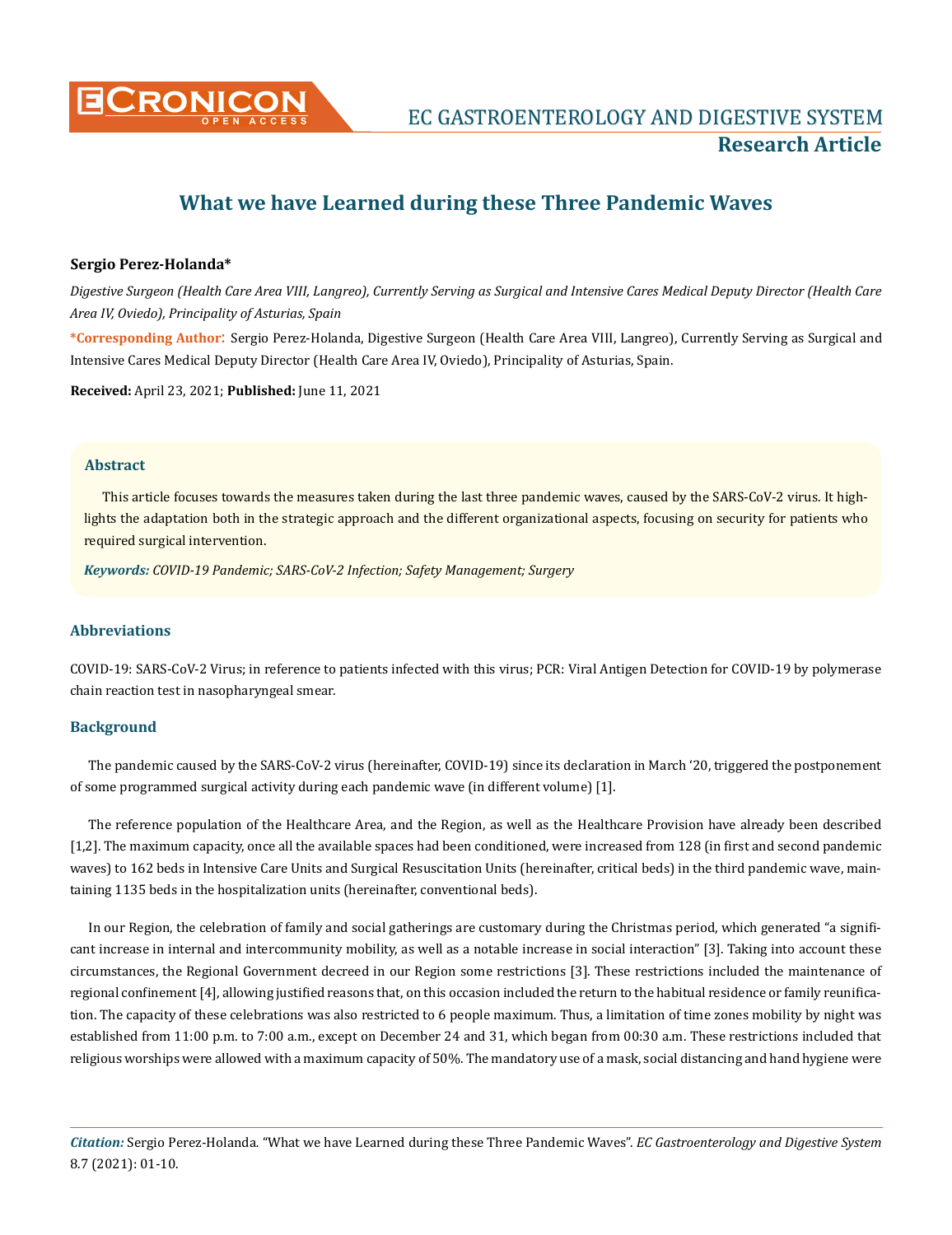maintained too. Moreover, mass events were suspended (burials, sports, cultural, or folkloric activities and competitions, among others), and finally, establishments of first necessity (food, fuel, or pharmacies, among others) were kept open only.

On December 18, hospital occupancy was still decreasing very slowly due to the finishing of the second pandemic wave, and our regional accumulated incidence rate was 195.3 cases per 100,000 inhabitants, while the national average was 207.3 cases, with a range between 132.1 and 322.4 cases [5].

Regarding the accumulated incidence rates in the population, hospital occupancy, and the most relevant events that have occurred during the third pandemic wave are described below (Table 1).

## **Aim of the Study**

Having observed the different trends in hospital occupancies depending on the circumstances into each pandemic wave, the aim of this work is to review both the strategic lines and the different organizational aspects, regarding the care of patients operated on in our hospital center, in relation to those observed during the previous pandemic waves.

| <b>Week</b>        | Average of accumu-<br>lated incidence rate<br>per 100.000 inhabit-<br>ants in the last 14<br>days | <b>Proportion</b><br>of positives<br>in PCR test<br>in our region<br>(%) | <b>Hospital</b><br>occupancy<br>for covid-19<br>patients in<br>conventional<br>beds, in num-<br>ber (%) | <b>Hospital</b><br>occupancy<br>for covid-19<br>patients in<br>critical beds<br>in number<br>(%) | <b>Number</b><br>of operat-<br>ing rooms<br>scheduled<br>morning +<br>afternoon<br>(average) | <b>Events</b>                                                                                                           |
|--------------------|---------------------------------------------------------------------------------------------------|--------------------------------------------------------------------------|---------------------------------------------------------------------------------------------------------|--------------------------------------------------------------------------------------------------|----------------------------------------------------------------------------------------------|-------------------------------------------------------------------------------------------------------------------------|
| December<br>11,20  |                                                                                                   |                                                                          |                                                                                                         |                                                                                                  |                                                                                              | Perimeter Decree, and<br>control of Christmas<br>time zones [3].                                                        |
| December<br>28, 20 | 116.5                                                                                             | 2.90 %                                                                   | 94 (8,3%)                                                                                               | 25 (15.4%)                                                                                       | $18,3 + 2,3$                                                                                 | Start of vaccination cam-<br>paign to people over >80<br>years old [6].                                                 |
|                    |                                                                                                   |                                                                          |                                                                                                         |                                                                                                  |                                                                                              | Start of admission of<br>critical patients outside<br>the Healthcare Area [7].                                          |
|                    |                                                                                                   |                                                                          |                                                                                                         |                                                                                                  |                                                                                              | Reached the lowest Ac-<br>cumulated Incidence rate<br>in the country [6]                                                |
|                    |                                                                                                   |                                                                          |                                                                                                         |                                                                                                  |                                                                                              | Progressive increase<br>in the ratio of income<br>(or admitted patients)/<br>discharge balance: +5,0<br>patients daily. |
| January 4,<br>21   | 115.4                                                                                             | 4.20%                                                                    | 85 (7,5%)                                                                                               | 26 (16,0%)                                                                                       | $18.3 + 2.3$                                                                                 |                                                                                                                         |
| January 11,<br>21  | 151.5                                                                                             | 6.60%                                                                    | 74 (6,5%)                                                                                               | 25 (15,4%)                                                                                       | $26,4 + 8,8$                                                                                 | 2.2% of the population<br>in the Region vaccinated<br>(the highest in the coun-<br>try) [8].                            |
|                    |                                                                                                   |                                                                          |                                                                                                         |                                                                                                  |                                                                                              | Reached the third lowest<br>Accumulated Incidence<br>rate in the country.                                               |
|                    |                                                                                                   |                                                                          |                                                                                                         |                                                                                                  |                                                                                              | Starting of vaccination<br>campaign to Healthcare<br>workers.                                                           |

*Citation:* Sergio Perez-Holanda*.* "What we have Learned during these Three Pandemic Waves". *EC Gastroenterology and Digestive System*  8.7 (2021): 01-10.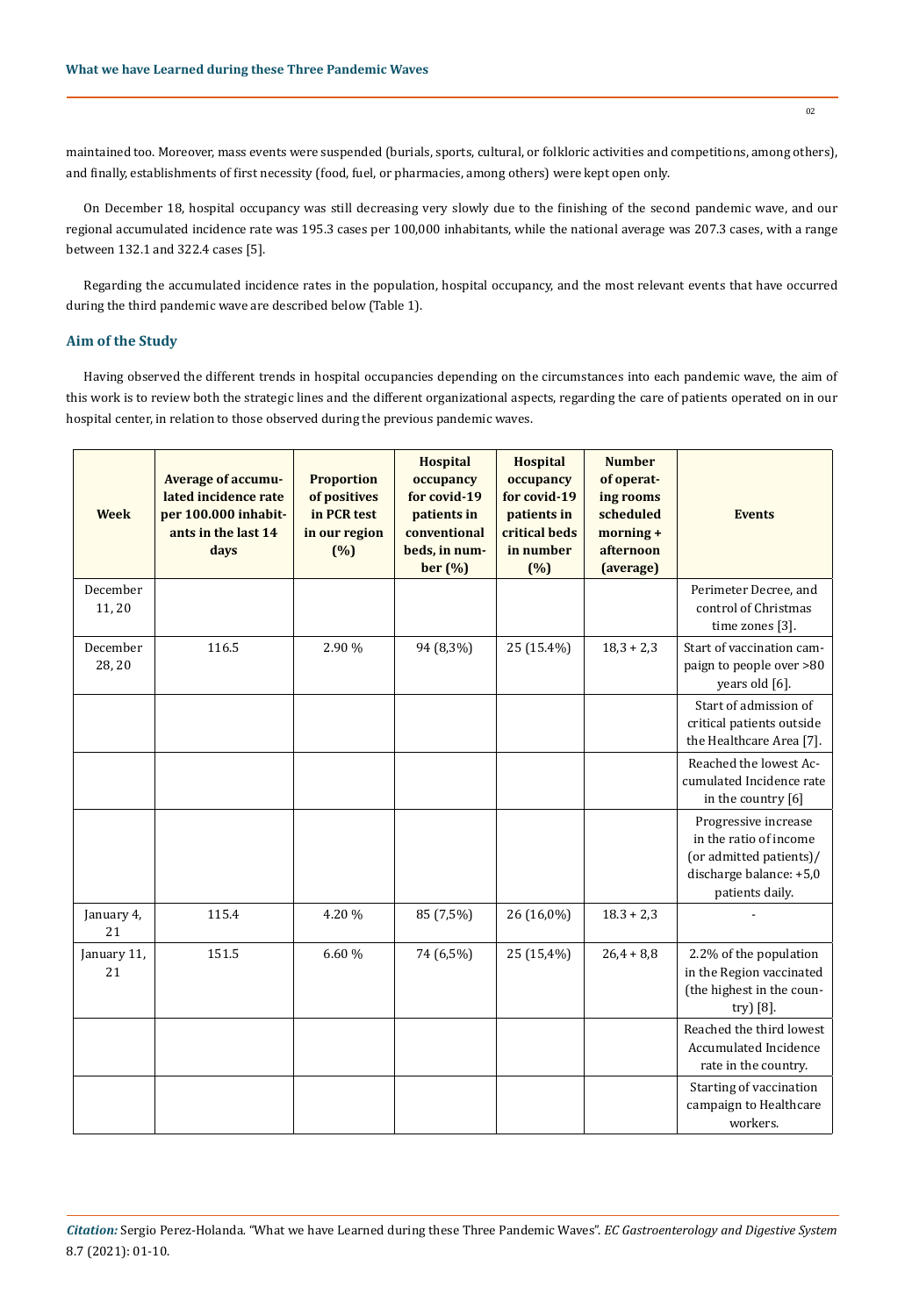| January 18,<br>21 | 318.2 | 5.20%   | 108 (9,5%)  | 26 (16,0%) | $29,0 + 8,3$ | Maximum occupancy<br>of critical COVID-19<br>patients in others cen-<br>ters in the Region was<br>exhausted [7]. |
|-------------------|-------|---------|-------------|------------|--------------|------------------------------------------------------------------------------------------------------------------|
|                   |       |         |             |            |              | Income/discharge Bal-<br>ance: +7,3 patients daily.                                                              |
|                   |       |         |             |            |              | Postponement of 12<br>long-stay surgical pa-<br>tients.                                                          |
|                   |       |         |             |            |              | Increasing from 1 to<br>3 Surgical Committee<br>meetings per week.                                               |
|                   |       |         |             |            |              | Starting of the 2 <sup>nd</sup> dose of<br>vaccination campaign.                                                 |
|                   |       |         |             |            |              | Perimeter closure of 4<br>municipalities in the<br>Region [9].                                                   |
| January 22,<br>21 |       | 7.60 %  | 130 (11,5%) | 25 (15,4%) | $29,5 + 8,3$ | Income/discharge Bal-<br>ance: +12.0 patients<br>daily.                                                          |
|                   |       |         |             |            |              | Perimeter closure of 7<br>municipalities in the<br>Region.                                                       |
| January 25,<br>21 | 412.7 |         | 158 (13,9%) | 31 (19,1%) | $28,4 + 7,5$ | Income/discharge Bal-<br>ance of +18.3 patients<br>daily.                                                        |
|                   |       |         |             |            |              | Postponement of 9 long-<br>stay surgical admissions.                                                             |
|                   |       |         |             |            |              | Availability of critical<br>beds outside the Health-<br>care Area [7].                                           |
|                   |       |         |             |            |              | Perimeter closure of 13<br>municipalities in the<br>Region.                                                      |
|                   |       |         |             |            |              | Maintaining two Surgical<br>Committees meetings<br>per week.                                                     |
| January 27,<br>21 | --    | 12.90 % | 179 (15.8%) | 43 (26,5%) | $21,5 + 2,5$ | Postponement of delay-<br>able activity [10].                                                                    |
|                   |       |         |             |            |              | Major Ambulatory Sur-<br>gery Unit enabled 50%<br>as Resuscitation Unit.                                         |
|                   |       |         |             |            |              | Maintenance of Major<br>Ambulatory Surgery Unit<br>activity > 50%.                                               |
| February<br>1, 21 | 628.8 | 6.80 %  | 191 (16,8%) | 49 (30.2%) | $19,7 + 4,8$ | Perimeter closure of 16<br>municipalities in the                                                                 |

*Citation:* Sergio Perez-Holanda*.* "What we have Learned during these Three Pandemic Waves". *EC Gastroenterology and Digestive System*  8.7 (2021): 01-10.

03

Region.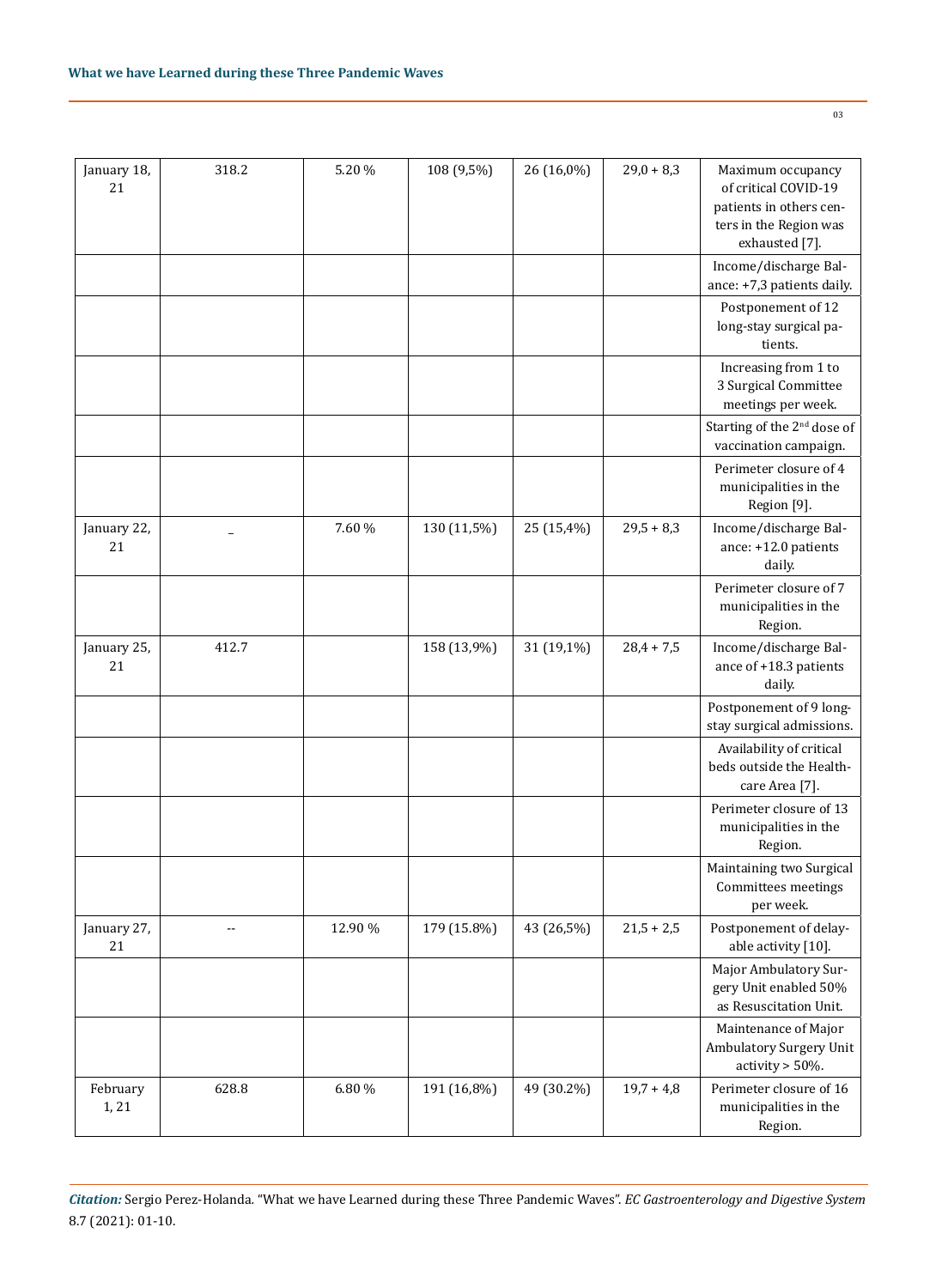|                    |       |        |             |            |                                                                                                                  | Occupation of 90% of<br>the critical beds of the<br>"Intensive Care Unit-8"<br>(formerly, locker room)                   |
|--------------------|-------|--------|-------------|------------|------------------------------------------------------------------------------------------------------------------|--------------------------------------------------------------------------------------------------------------------------|
|                    |       |        |             |            |                                                                                                                  | Opening "Intensive<br>Care Unit -9" (formerly,<br>gym [11]) on February<br>4,2021.                                       |
| February<br>8,21   | 644.1 | 8.50 % | 203 (17,9%) | 66 (40.7%) | $21,0 + 7,5$                                                                                                     | Perimeter closure of 18<br>municipalities in the Re-<br>gion on February 8, 21.                                          |
|                    |       |        |             |            |                                                                                                                  | Perimeter closure of 19<br>municipalities in the Re-<br>gion on February 12, 21.                                         |
| February<br>15, 21 | 485.3 | 6.10%  | 177 (15,6%) | 78 (48,1%) | $23,0 + 7,3$                                                                                                     | Perimeter closure of 16<br>municipalities in the<br>Region.                                                              |
|                    |       |        |             |            | (Major Ambu-<br>latory Surgery<br>Unit: in the<br>afternoon re-<br>sulted 48,3%<br>out of the<br>total activity) |                                                                                                                          |
| February<br>22, 21 | 311   | 6.80 % | 140 (12,3%) | 73 (45,1%) | $25,0 + 7,8$                                                                                                     | Perimeter closure of 15<br>municipalities in the<br>Region.                                                              |
|                    |       |        |             |            |                                                                                                                  | Progressive perimeter<br>opening, according to<br>indicators [12].                                                       |
|                    |       |        |             |            |                                                                                                                  | Occupation of 90% of<br>the critical beds of the<br>"Intensive Care Unit-8",<br>and >50% of "Intensive<br>Care Unit -9". |
|                    |       |        |             |            |                                                                                                                  | Starting of vaccination<br>campaign of the follow-<br>ing Group [13].                                                    |
|                    |       |        |             |            |                                                                                                                  | Perimeter closure of 6<br>municipalities in the Re-<br>gion on February 26, 21.                                          |
| March 1, 21        | 198.2 | 8.20%  | 117 (10,3%) | 64 (39,5%) | $25,0 + 9,0$                                                                                                     | Perimeter closure of 5<br>municipalities in the<br>Region                                                                |
|                    |       |        |             |            |                                                                                                                  | Continuing vaccination.                                                                                                  |
|                    |       |        |             |            |                                                                                                                  | Hospital occupancies<br>of critical COVID-19<br>patients in others cen-<br>ters in the Region were<br>exhausted.         |

*Table 1: The accumulated incidence rates in the population, hospital occupancy, and the most relevant events that have occurred during the third pandemic wave.*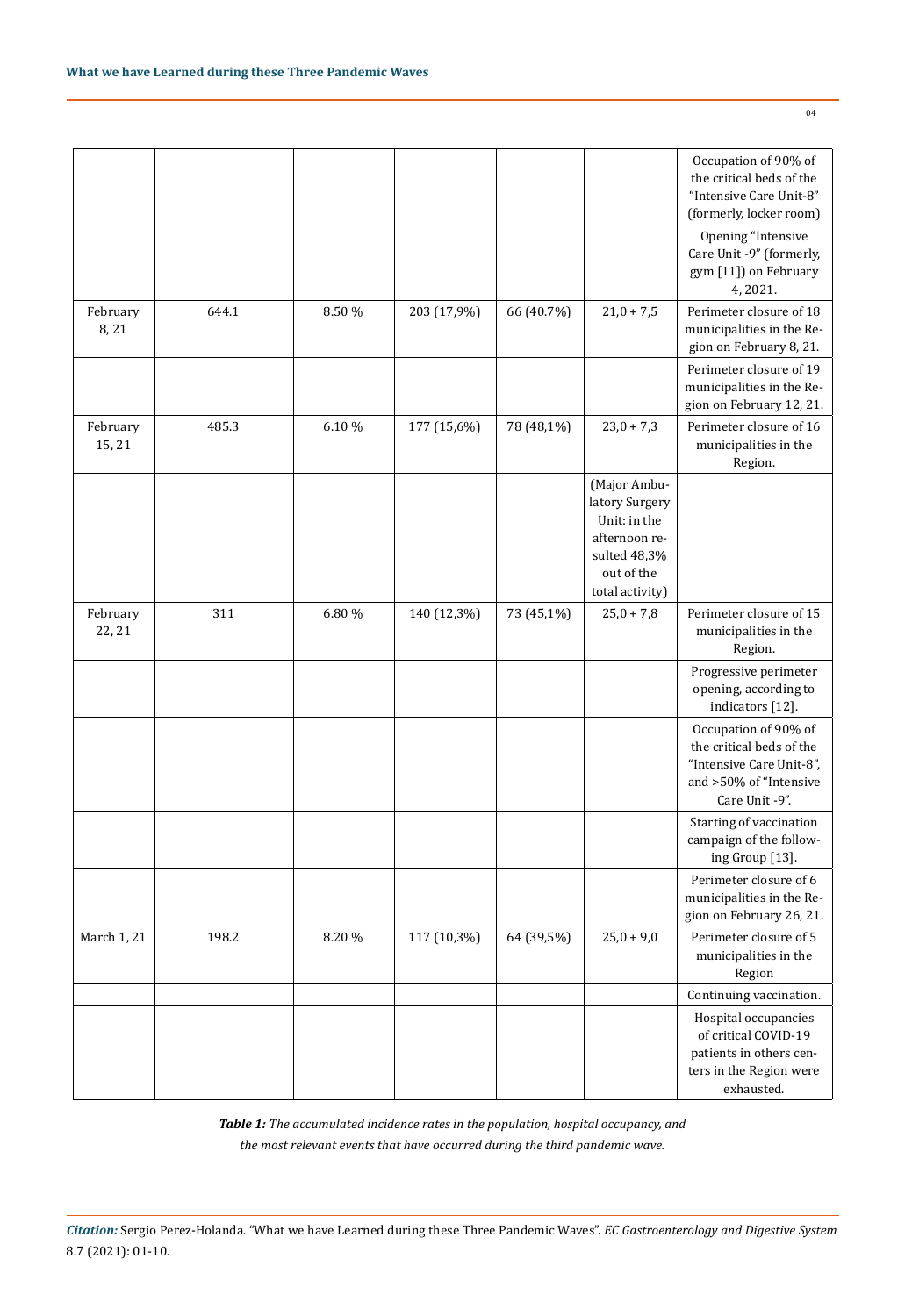## **Methods**

This is a retrospective and descriptive study of consecutive cases, which studied surgical activity both in quantity and quality. In particular, it focused on patient safety [14], regarding the maintenance and adaptation of the measures taken in strategical and organizational aspects during the different waves of the pandemic.

For this purpose, the activity and measures carried out in the first wave [1] and second one [2] were studied and contrasted with those at the third wave (February '21). Various references were included in terms of activity, clinical safety indicators, as well as accumulated incidence rates, and percentages of hospital occupancy in our Healthcare Area.

Both the scope, care circuits, protocols of action in the surgical area and exclusion criteria have been described previously [1,2].

Regarding ethical aspects, including those related to patients, workers or the handling of information to patients and their families, they were maintained in the same conditions as in both previous pandemic waves [1,2].

During the third pandemic wave, there were periodic screening PCR tests among professionals and users [15] as in the second wave, in addition to performing them on suspected cases as in the first wave [1].

#### **Results**

Care indicators are described below, according to each pandemic wave (Table 2) [16]. Data description and their limitations were published previously [1,2].

|                                                                                     | 1 <sup>st</sup> , wave | $2nd$ . wave   | $3rd$ . wave   |
|-------------------------------------------------------------------------------------|------------------------|----------------|----------------|
| Hospital occupancy (%)                                                              | 58.3                   | 81.6           | 83.5           |
| Maximum of accumulated incidence rate per 100.000 inhabitants in the last 14 days.  | 87.9                   | 151.0          | 644.1          |
| Maximum Number of critical beds occupied for COVID-19 patients                      | 58                     | 87             | 92             |
| Number of working beds                                                              | 984                    | 940            | 984            |
| Average of overall hospital stay per patient (in days)                              | 9.3                    | 8.3            | 9.1            |
| Median of stay per patients in Surgical Services (in days)                          | 6.4                    | 4.4            | 5.1            |
| Hospital mortality index (%)                                                        | 5.6                    | 5.3            | 7.4            |
| Index of deaths in Surgical Services out of number of discharges (%)                | 1.6                    | 0.8            | 0.008          |
| Total number of available operating rooms per working day                           | 23                     | 31             | 31             |
| Number of specific operating rooms available for COVID-19 patients per day          | $\overline{4}$         | $\overline{2}$ | $\overline{2}$ |
| Number of available emergency operating rooms per day                               | 4                      | 2              | $\overline{2}$ |
| Number of operating rooms scheduled morning (average)                               | 14.1                   | 22.1           | 20.2           |
| Number of operating rooms scheduled afternoon (average)                             | 2.2                    | 7.4            | 7.1            |
| Number of scheduled patients operated on per working day (average)                  | 17.3                   | 62.8           | 42.3           |
| Ratio of scheduled ambulatory/admitted interventions (%)                            | 7.6                    | 47.5           | 49.3           |
| Number of total transplants performed (including renal, hepatic and cardiac)        | 8                      | 17             | 12             |
| Scheduled surgical performance (morning and afternoon, %)                           | 81.3                   | 74.1           | 75.8           |
| Surgical suspensions (%)                                                            | 2.3                    | 3.9            | 2.0            |
| Number of patients in Surgical Waiting List registry (last day of the month)        | 7849                   | 7456           | 9977           |
| Average of delay to be operated on (last day of the month, in days)                 | 90.1                   | 106.6          | 42.5           |
| Number of patients waiting for operation more than 180 days (last day of the month) | 925                    | 1123           | 424            |

*Table 2: Activity data.*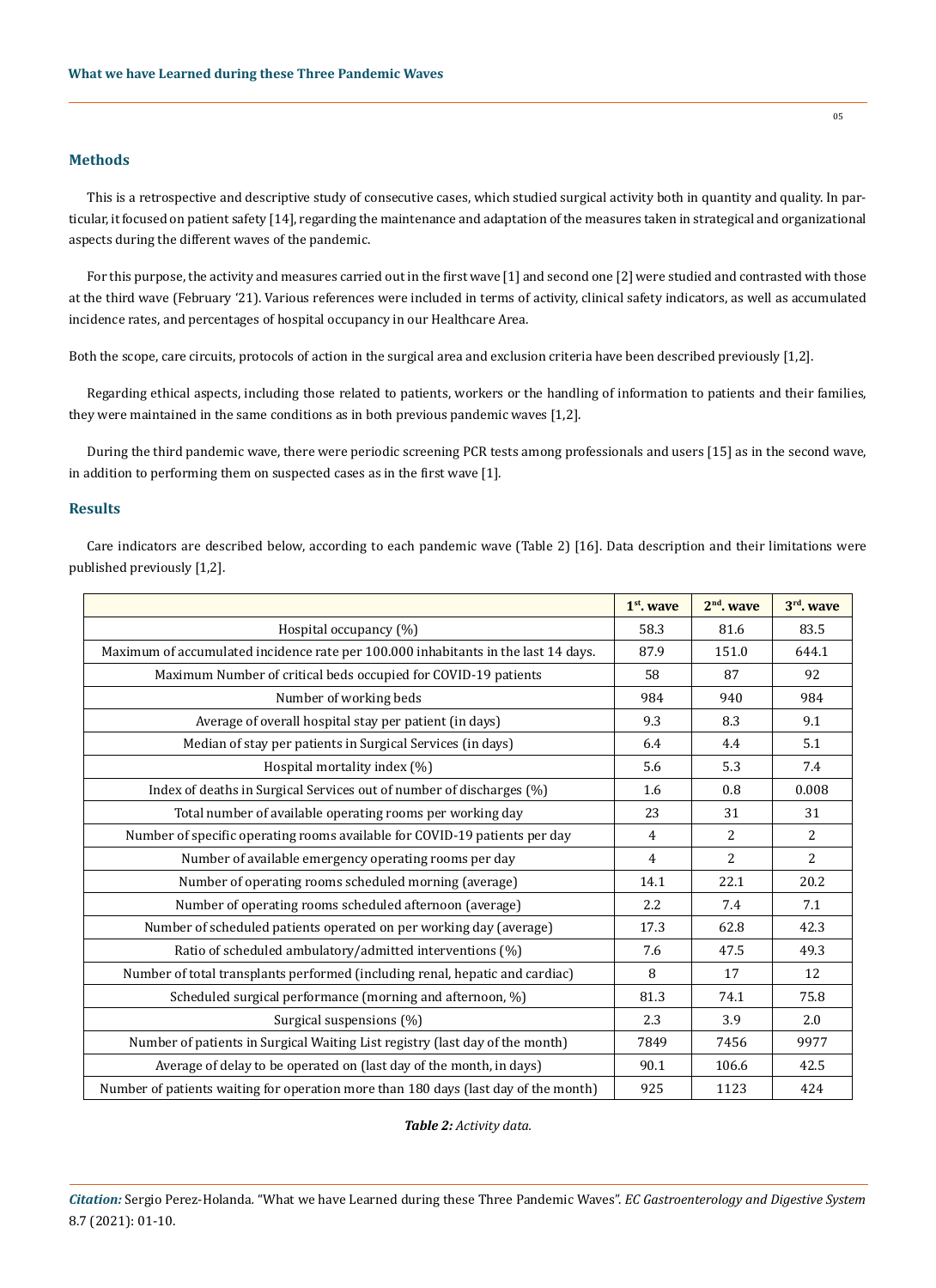The proportion of PCR positivity was 1.6% during the first wave (with all the limitations mentioned) [1]; it reached a peak around 10.5% during the second wave [2], while it was around 12.9% during the third one [17].

#### **Discussion**

On December 28, 2020, the accumulated incidence per 100,000 inhabitants in the last 14 days in the Region was 116.5 cases, the lowest in the country, which presented a range of 116.5 to 514.4 cases. At that time, the national average was 246.2 cases. However, within our Region this average rate oscillated between municipalities; from zero cases in many municipalities, to others that reached national maximums, with 461.9 cases in a municipality on the western edge, 571.0 cases in a municipality on the eastern edge, 533.3 cases in a municipality on the southern edge, or 413.9 cases in a northern coastal municipality [6]. It was the beginning of the third wave in our Region.

The accumulated incidence in each pandemic wave was increasing during the third wave, but it was stopped coinciding with the perimeter closures of some municipalities and the whole Region, the social and hygienic measures taken and the starting of vaccination in our Healthcare Area which began since December 28, 2020, and now is being continued, depending on the availability of doses, and according to the protocol established by Health Authority [13].

The epidemic caused by COVID-19 has been forcing us to adapt ourselves to the challenges that we were encountering daily, from its first to its third wave, which, nowadays, has stabilized and started to decline in our Healthcare Area, although more slowly than the previous ones.

Taking into account this disease and the necessary safety conditions for the health care of all patients, our adaptability were greater, until having reached the optimal point possible between prior Health Planning, and the improvisation of both urgent and scheduled surgical care, and for both COVID-19 and Non-COVID-19 patients care.

In fact, a concept that is gaining momentum is the so-called "Strategic Adaptation", which may replace "Strategic Planning". In this third wave, this Strategic Adaptation was materialized in the following actions:

- 1. The actions implemented and systematized during the two previous pandemic waves [1,2] were maintained, both in care circuits, as well as in the management of personnel and material resources, in terms of accessibility, safety and equity.
- 2. The available resources, both in terms of structure and personnel, were similar to the previous pandemic waves, although the workers retirements limited the availability of people, so the maximum surgical activity of available operating rooms could not be reached. This fact explained the minor number of operating rooms scheduled in the morning and in the afternoon also, compared to second wave. In general, the stock of applicants for public employment was exhausted during the second wave [2] and continued during this third wave, due to their hiring for both the increasing demand for assistance and the coverage of the new structures opened. In fact, the available professionals had to bear a greater workload in the morning, and an increase in paid hours in the afternoon, already started months ago, as well as in the night shift. Moreover, the greater pressure from the patients registered in the surgical waiting list hindered the administrative and organizational work at the Surgical Services also.

The presence of outbreaks among health personnel continued to be evidenced and systematic actions were taken in a similar way to previous waves [1,2]. However, it has been observed that they have been gradually decreasing in frequency and in the volume of affected people, according to the vaccination of the most vulnerable elderly people (group 1), and health personnel (group 2) [13].

3. Regarding the availability of postsurgical critical beds: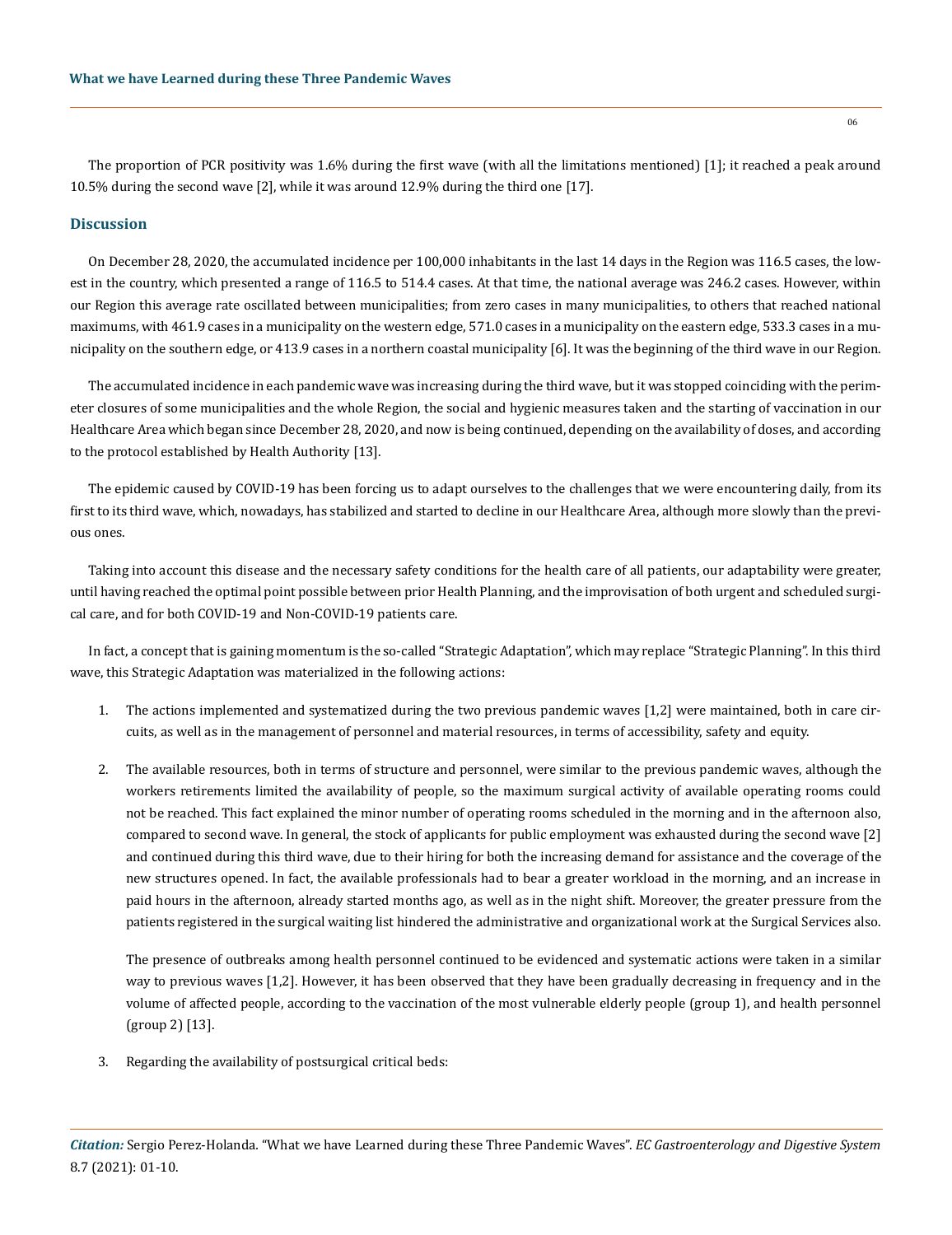- a. Compared to previous waves, this third wave began with 26 critical beds occupied by COVID-19 patients (coming from the second wave), which meant 20.3% of the maximum capacity in the second wave, or 16.1% of the new capacity with 162 beds [18]. Therefore, the global capacity for critical patients care, both in the Healthcare Area and in the rest of the Region was lower than in previous waves [7]. However, it was not necessary to reconvert new healthcare spaces into critical care units, because hospital occupancy reached the maximum peak of 92 COVID-19 patients, on February 15, 2021. So, the recommended measure [14] consisting of resuscitating the patient in the same operating room has not been necessary in our center, since the maximum installed occupancy of critical beds was not reached. In addition, some provisional critical units were set up in our center also [2].
- b. The available new critical units were occupied earlier than in the previous wave (the so-called "UCI-8" located in an old locker room, and "UCI-9", our gym). This made it possible to have critical beds for post-surgical patients (mostly Non-COVID-19) in their usual locations.
- c. It was decided to maintain half of the surgical day hospital provision, both in number of beds and personnel involved. This made it possible to maintain an outpatient surgical activity close to 50%, and higher than in the previous waves. The other half of this unit was available for the care of post-surgical critical patients, together with the rest of the resuscitation and post-anesthetic critical care units. This significant volume of patients operated on in both the second and third wave, on an outpatient basis, has led to a significant reduction both in the average delay in days, and in the number of patients waiting for operation more than 180 days.
- d. The collaboration of personnel belonging to all the available critical care services (anesthesia, pediatrics, intensive care, cardiologists, etc.) in the Healthcare Area has been established from the first moment and maintained at its peak of incidence and continuing nowadays.
- e. The patients registered with a priority type 3 (delayable, not oncological) [10] and with a type of medium/long hospital bed occupancy [19] was selected to be postponed during each pandemic peak of hospital occupancy. Our results did prove that this last criterion was followed by the Heads of Surgical Services, which managed to reduce 2 days of stay per patient operated on during the second wave and 1.3 days per patient during the third one, compared to the first wave.
- 4. On the other hand, regarding the availability of the "working operating room" resource:
	- a. Since the second pandemic wave [2], the daily volume of surgical emergencies of the previous waves also taught us that enabling two emergency operating rooms was sufficient to guarantee such assistance, increasing the maximum capacity of scheduled operating rooms if necessary.
	- b. We have learned that the volume of surgical COVID-19 patients, both as an emergency or as a delayed activity, was very scarce, so the availability of operating rooms enabled for this purpose has been reduced from 4 daily operating rooms [1] to two, since the second pandemic wave [2], where one of them was specifically for adults and another one for children only.
	- c. The activity of the Mother-Child Surgical Block has been minimally modified, since there were different circuits and locations both for pediatric and adult patients, as well as for pregnant patients compared to the rest. This pediatric surgical programming was only limited by the availability of personnel from the Surgical Services, and the voluntary nature of families (limited by fear of going to a COVID-19 center, or being in a face-to-face school course, among others).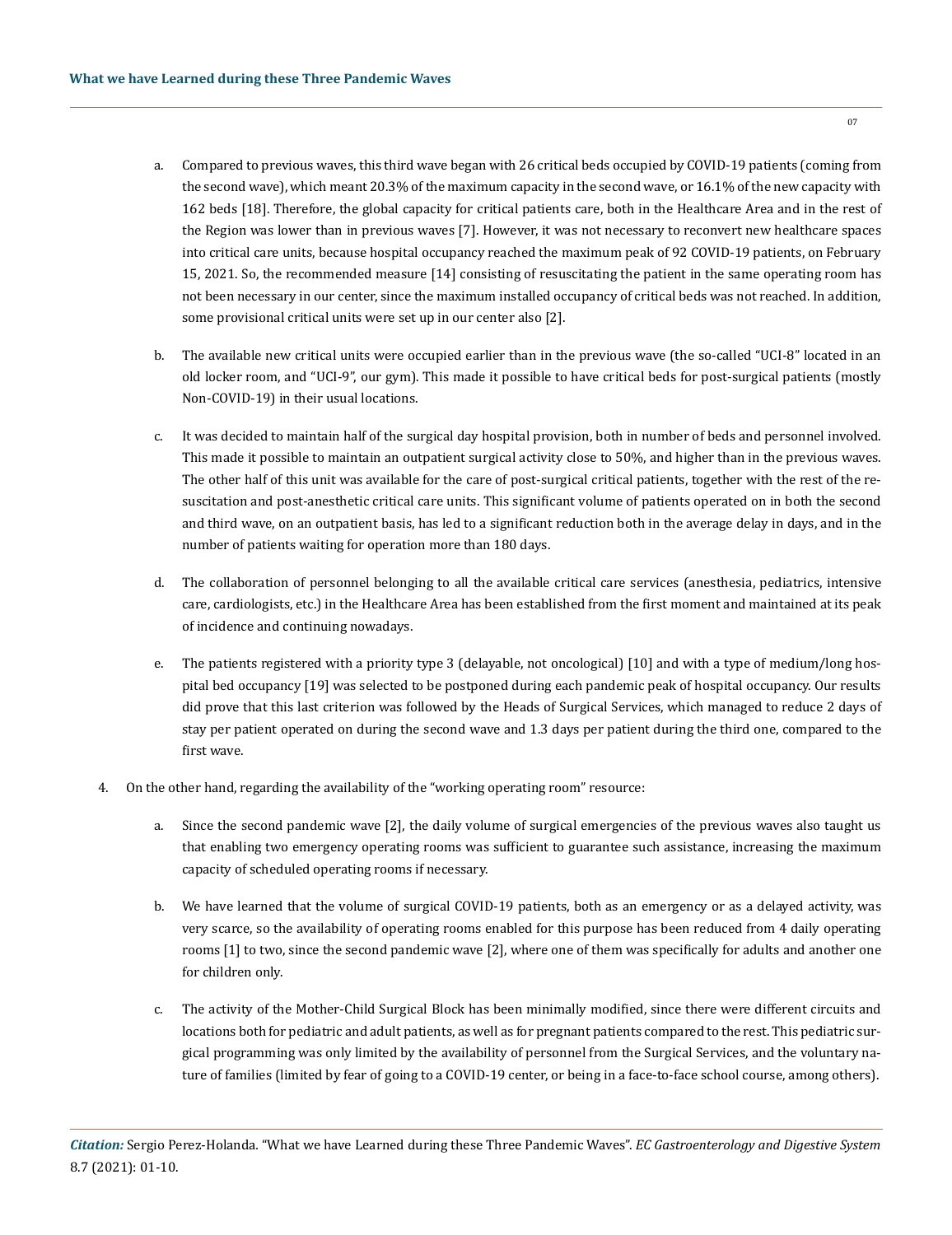- d. Thus, the Donation and Transplantation Program was maintained under normal conditions, although the absolute terms during the first pandemic wave was lower than the rest of waves [1]. As an exception, 2 organs were rejected for transplantation during the third wave, due to the peak occupation of the critical beds of Non-COVID-19 and coinciding with the peak of the third wave of the pandemic, on February 15, 2021.
- e. The limited availability of scheduled operating rooms in the first wave led to above-standard surgical performance, which normalized in the second and third waves. The use and exploitation of programmed operating rooms has been higher in the third wave than in the second, which results in a reduction of the number of patients waiting for operation more than 180 days.
- f. The programmed surgical activity has been maintained, oscillating between a daily maximum capacity of 27 sessions in the morning and 11 sessions in the afternoon (reached on Thursday, February 25, 2021) and a minimum of activity (reached on February 3, 2021), where 19 sessions in the morning and 2 sessions in the afternoon were performed. To achieve this objective of coordination, a total of 3 weekly critical committee meetings and 2 weekly surgical block committee meetings were established during the pandemic wave periods, which facilitated the adaptation of the number of beds and available personnel (limited in each time for different reasons, such as sick, or outbreaks, among others) to the surgical activity planned to develop the following two or three days.

The scheduled surgical activity performed per working day allowed us to compare the different pandemic waves, where a significant increase during the second wave were observed, compared to the first one [2]. This behavior was maintained throughout the third wave, with a significant increase in outpatient care compared to hospitalized care.

This increase in the scheduled surgical activity (although in absolute terms it is biased data, because the different working days between the compared months) occurred both in admitted and ambulatory patients, despite the "metamorphosis" of the Major Ambulatory Surgery Unit (that became a Resuscitation Unit since January 27, 2021), as occurred during the second wave [2].

On the other hand, the definition of "COVID-19 operating room" is a matter of equipment and trained and available personnel, as well as differentiated circuits. Therefore, if necessary, they could be increased in number, or on the contrary which happened in some cases, used by patients not infected by COVID-19.

#### **Conclusion**

Despite the limitations of our study, we can prudently deduce the follow: The incidence rates in our environment were higher throughout each pandemic wave, along which a change in the strategic approach was observed. These strategic lines made it possible to improve surgical activity, ensuring the safety of surgical patients, which required a greater level of adaptation and workloads from the professionals in the organization.

## **Acknowledgements**

Authors want to thank to all the Clinical, Surgical and Critical Services mentioned throughout this work, and to many others not mentioned, who have allowed the aforementioned results to be achieved. Also, we want to thank the Department of Citizen (including Admission Unit), Quality Department, and Department of Management Control. All of them have provided data and information used in this and previous works.

Authors wish to give a special thank to Ms. Gloria Simmons, Managing Editor at ECGDS, for her support, improvement and motivation to write this manuscript.

*Citation:* Sergio Perez-Holanda*.* "What we have Learned during these Three Pandemic Waves". *EC Gastroenterology and Digestive System*  8.7 (2021): 01-10.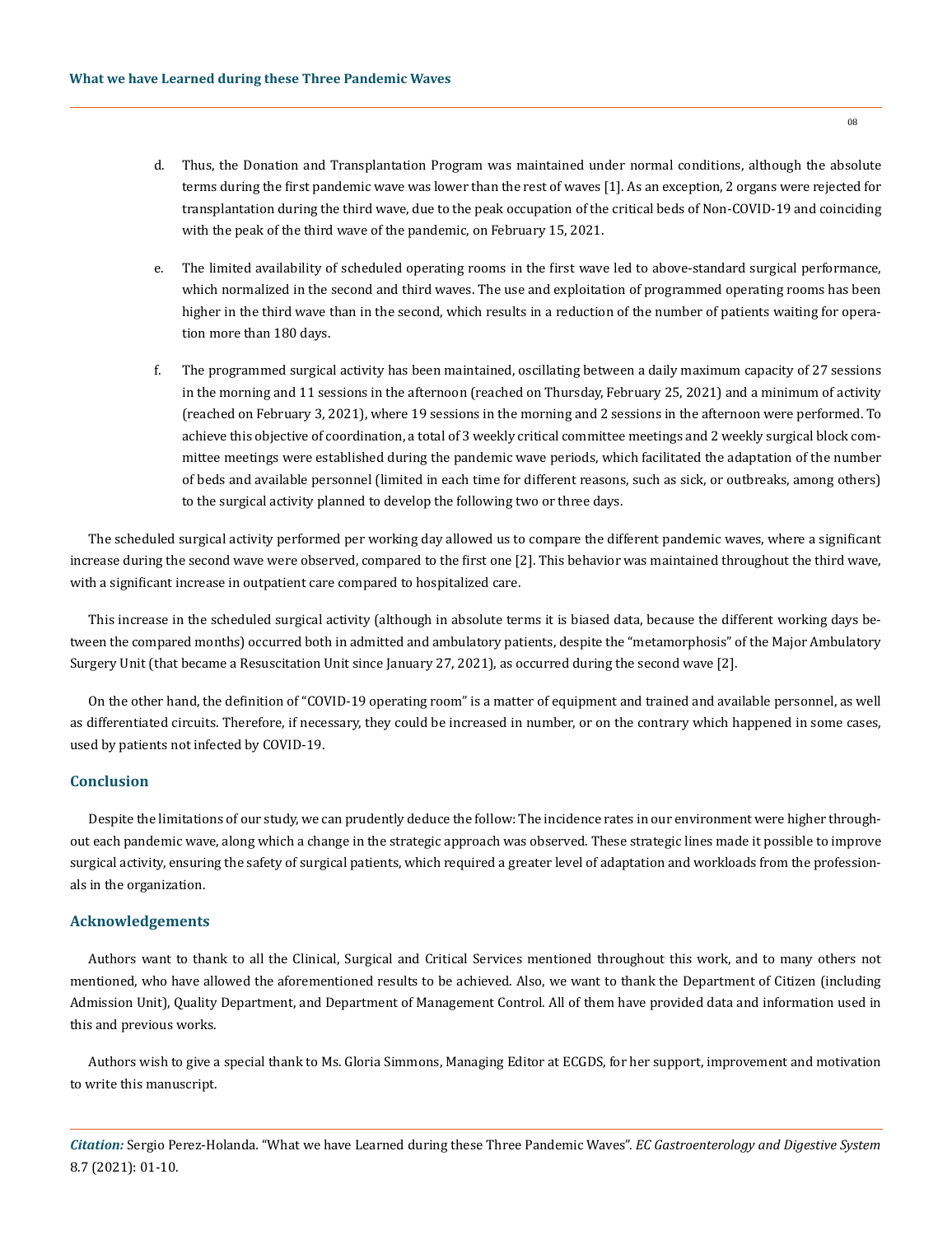## **Bibliography**

- 1. [Perez-Holanda S. "Organizational Aspects of Clinical Safety in Surgical Patients during the Covid-19 Pandemic in a Tertiary Level](https://www.ecronicon.com/ecgds/ECGDS-07-00667.php)  Hospital". *[EC Gastroenterology and Digestive System](https://www.ecronicon.com/ecgds/ECGDS-07-00667.php)* 7.12 (2020): 08-21.
- 2. [Perez-Holanda S. "Different Strategical Lines in Clinical Safety for Surgical Patients during the Two COVID-19 Pandemic Waves in a](https://www.ecronicon.com/ecgds/pdf/ECGDS-08-00695.pdf)  Tertiary Level Hospital". *[EC Gastroenterology and Digestive System](https://www.ecronicon.com/ecgds/pdf/ECGDS-08-00695.pdf)* 8.2 (2021): 86-98.
- 3. Government of the Principality of Asturias. "Decree 34/2020, of December 11, by which measures are adopted to contain the spread of infections caused by SARS-CoV-2 within the framework of the state of alarm, during the Christmas Time". Official Gazette of the Principality of Asturias (BOPA) 238 (2020).
- 4. Government of the Principality of Asturias. "Decree 29/2020, of November 3, second modification of Decree 27/2020 of October 26, by which measures are adopted to contain the spread of infections caused by SARS-CoV-2 within the framework of the state of alarm". Official Gazette of the Principality of Asturias (BOPA) 212 (2020).
- 5. E.L. "Health Authorities attribute the rebound of the pandemic to the relaxation of the Regions". La Nueva España. Commentary in newspaper (2020).
- 6. Martinez M. "Vaccinate 100,000 asturians a month, a great challenge to achieve a calm summer". La Nueva España. Commentary in newspaper (2020).
- 7. Managing Director of the Health Service of the Principality of Asturias (SESPA). Medical Device Directorate for Coordination between Health Care Areas. "Regional monitoring COVID-19 Hospitals (date)". Daily reports in electronic spreadsheet format (2021).
- 8. Ordóñez L. "Asturias, the sixth world community in vaccination". La Voz de Asturias. Commentary in newspaper (2021).
- 9. Palicio M., *et al.* "The Government of the Principality of Asturias closes today the municipalities of Avilés, Castrillón and Corvera, and on Thursday the municipalities of Oviedo, Llanes and Cangas del Narcea will close". La Nueva España. Commentary in newspaper (2021).
- 10. Government of Spain. "Royal Decree 1039/2011, of July 15, which establishes the framework criteria to guarantee a maximum time of access to the health benefits of the National Health System". Official Gazette of Spain (BOE) 207 (2011).
- 11. Jimenez Idoeta J., *et al*. "Así se hizo la UCI 9 del HUCA" ["This is how the UCI 9 of HUCA was made"]. (2020).
- 12. [National Statistics Institute. "Guía de las restricciones y medidas contra el coronavirus por comunidad autónoma y municipios".](https://www.rtve.es/noticias/20210518/mapa-confinamientos-espana-coronavirus-restricciones/2041269.shtml)  [Technical \(2021\).](https://www.rtve.es/noticias/20210518/mapa-confinamientos-espana-coronavirus-restricciones/2041269.shtml)
- 13. General Directorate of Public Health. "Instruction number 04/2021, to update the Vaccination Strategy against COVID-19 in Asturias in relation to Update number 4 of the National Strategy". Government of the Principality of Asturias (Oviedo, Asturias, Spain). Technical Document (2021).
- 14. Balibrea JM., *et al.* ["Surgical management of patients with COVID-19 infection. Recommendations of the Spanish Association of Sur](https://pubmed.ncbi.nlm.nih.gov/32252979/)geons". *Cirugía Española* [98.5 \(2020\): 251-259.](https://pubmed.ncbi.nlm.nih.gov/32252979/)
- 15. Escudero D., *et al.* ["Analysis of SARS-CoV-2 in the air of an ICU dedicated to COVID-19 patients".](https://www.medintensiva.org/es-analysis-sars-cov-2-in-air-an-articulo-S2173572721000229) *Medicina Intensiva* (2020).
- 16. Zapico L., *et al.* "HUCA and HMN Assistance Indicators Dashboards". Management Control Service, Central University Hospital of Asturias (HUCA)". Technical Document (2021).
- 17. Managing Director of Health Care Area IV. Medical Subdirectorate for Basic Services, including Department of Clinical Analysis. "Regional COVID-19 RNA cycles and depending on the Health Area of origin of the request". Daily reports in electronic spreadsheet format (2021).

*Citation:* Sergio Perez-Holanda*.* "What we have Learned during these Three Pandemic Waves". *EC Gastroenterology and Digestive System*  8.7 (2021): 01-10.